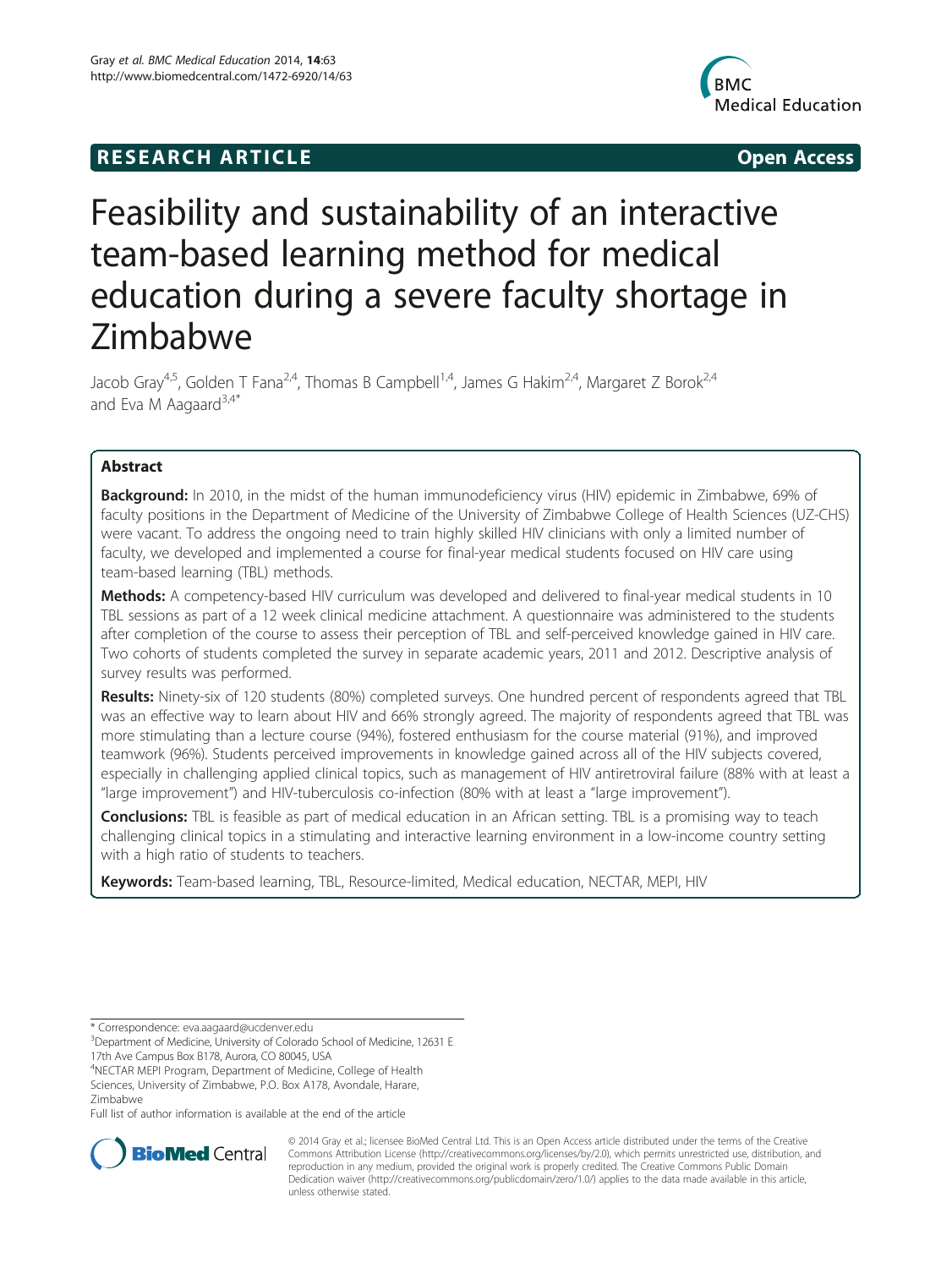# Background

An economic crisis in Zimbabwe from 1999-2009 resulted in an overwhelming loss of faculty at the University of Zimbabwe College of Health Sciences (UZ-CHS). By 2010, 192 of 314 (61%) faculty positions at UZ-CHS were unfilled. Within the Department of Medicine, 18 of 26 (69%) faculty positions were unfilled. This faculty shortage came at the height of the region's HIV epidemic and at a time when the total number of medical practitioners in Zimbabwe had decreased 45% over four years (1,818 in 2006 to 998 in 2010) [[1](#page-4-0)]. To meet the health care needs of Zimbabwe, UZ-CHS, the only accredited medical school in the country at that time, sought to develop curricula and programs to enable a small number of faculty to train a large number of doctors highly skilled in HIV care. Previous implementation of problem-based learning at UZ-CHS failed in large part due to increases in the student to faculty ratio at the school [\[2\]](#page-4-0).

To address the need to provide high quality HIV education with a limited number of teachers, a team-based learning (TBL) teaching method was introduced to the medical school. TBL is a teaching pedagogy designed to maintain the stimulating learning environment of interactive small groups in the face of a high student to faculty ratio [\[3,4](#page-4-0)]. In a TBL classroom, the instructor's duties are changed from being responsible to present all of the course material to preparing and moderating classroom activities while emphasizing key concepts. Students come to class already having read through the assigned material. Individual quizzes are given to assess self-study and acquisition of core concepts. Teams of 4-8 students then apply the knowledge and concepts to challenging problems in an energetic and competitive learning environment. In the U.S., TBL has been successfully introduced into several medical schools with high rates of satisfaction from learners and teachers [[5,6](#page-4-0)].

The ability of TBL to engage a large classroom in the learning of complicated concepts makes it an appealing option to address the current challenges in medical education at UZ-CHS. To our knowledge, descriptions and studies of TBL use in medical schools in Sub-Saharan Africa have not previously been published, despite its potential benefit in low-resource settings. As part of the Novel Education Clinical Trainees and Researchers (NECTAR) program funded by the Medical Education Partnership Initiative (MEPI), a TBL course focused on clinical HIV medicine was designed and implemented for final-year medical students at UZ-CHS. In this article we describe our experience with TBL in a novel setting, a low-income African country, including course design, implementation, impact and sustainability.

# Methods

## Curriculum development and delivery

The development and delivery of the TBL course material was a collaborative effort between faculty at the UZ- CHS and the University of Colorado School of Medicine. A comprehensive competency-based HIV curriculum was created to consolidate the most important concepts and knowledge required to care for HIV-infected patients. The entire course was scheduled in ten 1.5 – 2 hour sessions that took place over the 12 week clinical medicine attachment for final-year medical students. The first course began in August 2011.

All students were provided with the textbook "American Association of HIV Medicine Fundamentals of HIV Medicine" 2007 Edition and a course syllabus describing each session's learning objectives and assigned reading. The ten sessions covered the following topics: 1. HIV epidemiology, transmission and prevention, 2. Diagnosis and initial evaluation of an HIV patient, 3. Antiretroviral therapy, 4. Treatment failure and drug resistance, 5. Pulmonary complications of HIV, 6. HIV-tuberculosis coinfection, 7. Neurologic complications of HIV, 8. Gastroenterologic complications of HIV, 9. Hematologic and complications and HIV-associated malignancies, and 10. Sexually transmitted infections and dermatologic manifestations of HIV.

For the duration of the course students were divided into ten 5-7 person teams based on their clinical ward assignments. At the beginning of the class session the students were provided with an individual readiness assessment test (IRAT) composed of 4-6 multiple choice questions assessing knowledge from the assigned reading. After IRATs were handed in, the questions were reviewed and the instructor discussed answers with the class until satisfied that the group was prepared to attempt the team exercise. The students then worked together in their teams on 2-3 multiple choice questions based on challenging clinical cases. The cases were based on local experiences and designed for the students to apply their knowledge to complicated scenarios faced frequently in Zimbabwe. Cases were followed by a series of questions with a single best answer. Following completion of the clinical case questions, the teams revealed their answers to the entire class in unison and the instructor facilitated discussion and navigated the class towards the correct answer. Inter-team debate with the use of written material or prior clinical experience was encouraged.

### Curriculum evaluation

A student survey was designed to qualitatively and quantitatively assess the students' TBL course experience and self-perceived knowledge gained in the course topics. The students were surveyed anonymously at the end of their final session. Students who participated in the course from September – December 2011 and September – December 2012 were surveyed. Nine survey questions assessed the students' experience with the TBL course format using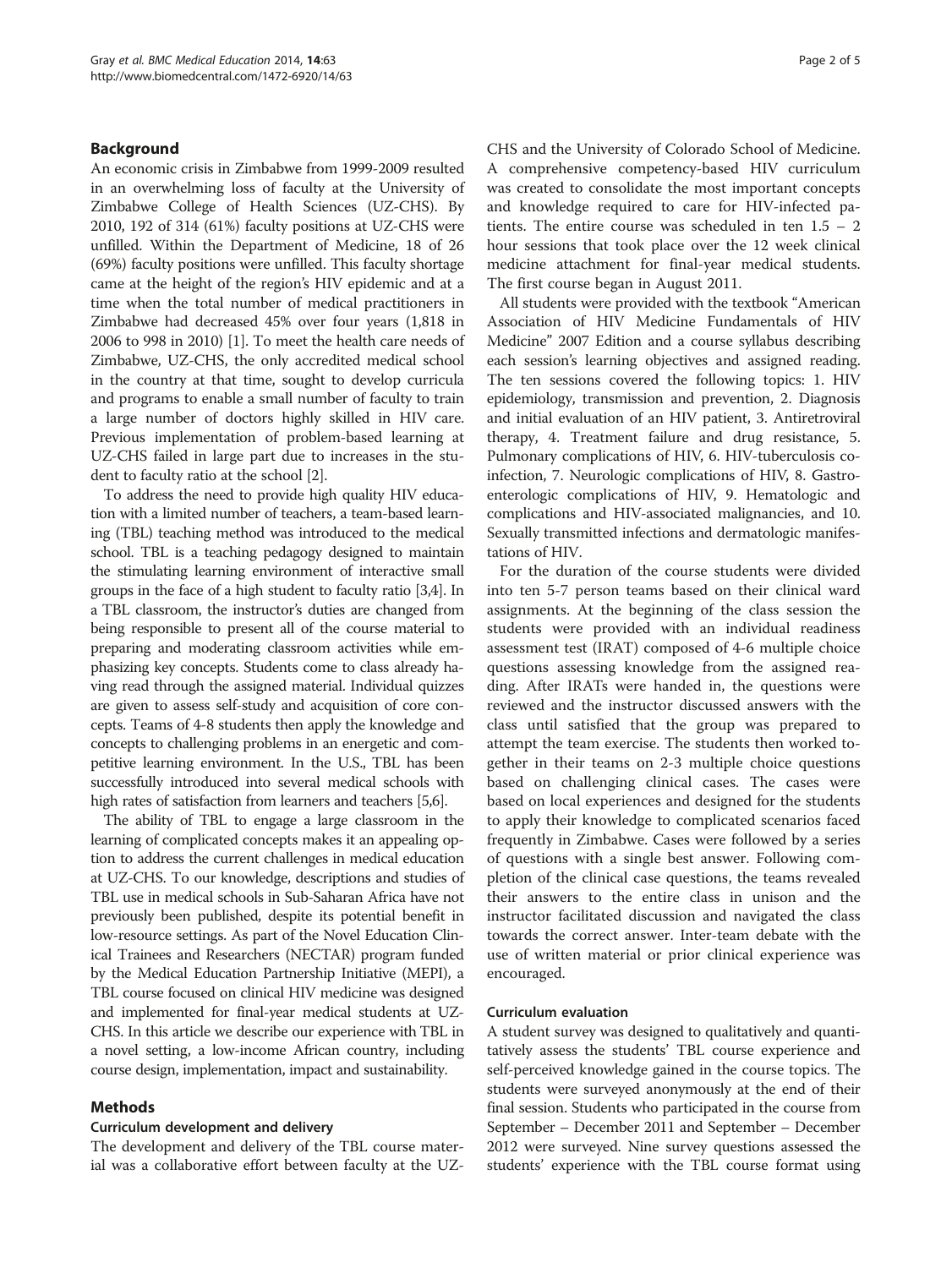Likert scale questions. The students were also asked to gauge their knowledge gained for eight of the topics covered during the course ("No improvement", "Mild improvement", "Moderate improvement", "large improvement", "Massive improvement"). Four open-ended questions asked the students' opinion on the strengths and weaknesses of TBL, suggestions to improve the course, and what other subjects TBL should be used to teach in their medical curriculum.

# Results

Ninety-six of 120 students (80%) completed the survey. Ninety-one percent of the students agreed that TBL fostered their enthusiasm for the subject matter and 99% believed it was an effective way to learn to care for patients with HIV (Figure 1). Seventy-five percent of students agreed that the content of pre-assigned readings adequately prepared them for the course. However, 53% of students did not agree that the amount of pre-assigned reading was manageable. Regarding the team activities, the vast majority of students agreed or strongly agreed that they made them more comfortable working in groups (96%) and solidified their knowledge of the course material (91%). Overall, 94% of the students at least agreed and 71% strongly agreed that TBL was more stimulating than a lecture course (Figure 1). Student perceptions on TBL did not significantly differ between the two classes participating in the survey.

At least 80% of students perceived at least a "moderate improvement" in their knowledge gained in all of the course topics in the survey (Figure [2](#page-3-0)). Students' perceived

their largest knowledge gained in clinical management of antiretroviral therapy, treatment failure and HIV drug resistance (at least 88% experience large gain). The final medicine examination pass rate of the first group of students exposed to the TBL course was similar to that of previous years that were not exposed to TBL and there was no difference in results on HIV-specific questions. Since the course began in August 2011, seven groups (400 students) have completed the course, which is ongoing. The first two classes were co-administered by a faculty member from the University of Colorado and University of Zimbabwe. Since August 2012, the course has been administered entirely by faculty at the University of Zimbabwe.

The commonest adjectives used by the students when asked about the strengths of TBL were "stimulating" and "interactive". Several students felt that TBL "made it easier to understand concepts" and "gives room for discussion". When asked about the weaknesses of the TBL course, the faults identified by the students were the time commitment of the course ("too time consuming") and amount of required reading ("the reference was too big and too detailed"). Several students also observed that it was "easy for individuals not to participate". The most common suggestion for the course was that a certificate be awarded upon completion. Eighty percent (77 of 96) of the students surveyed thought that TBL should be extended into other courses in their curriculum, and recommended using TBL to teach other topics of internal medicine and other specialties. Student enthusiasm for the TBL course did not change over time.

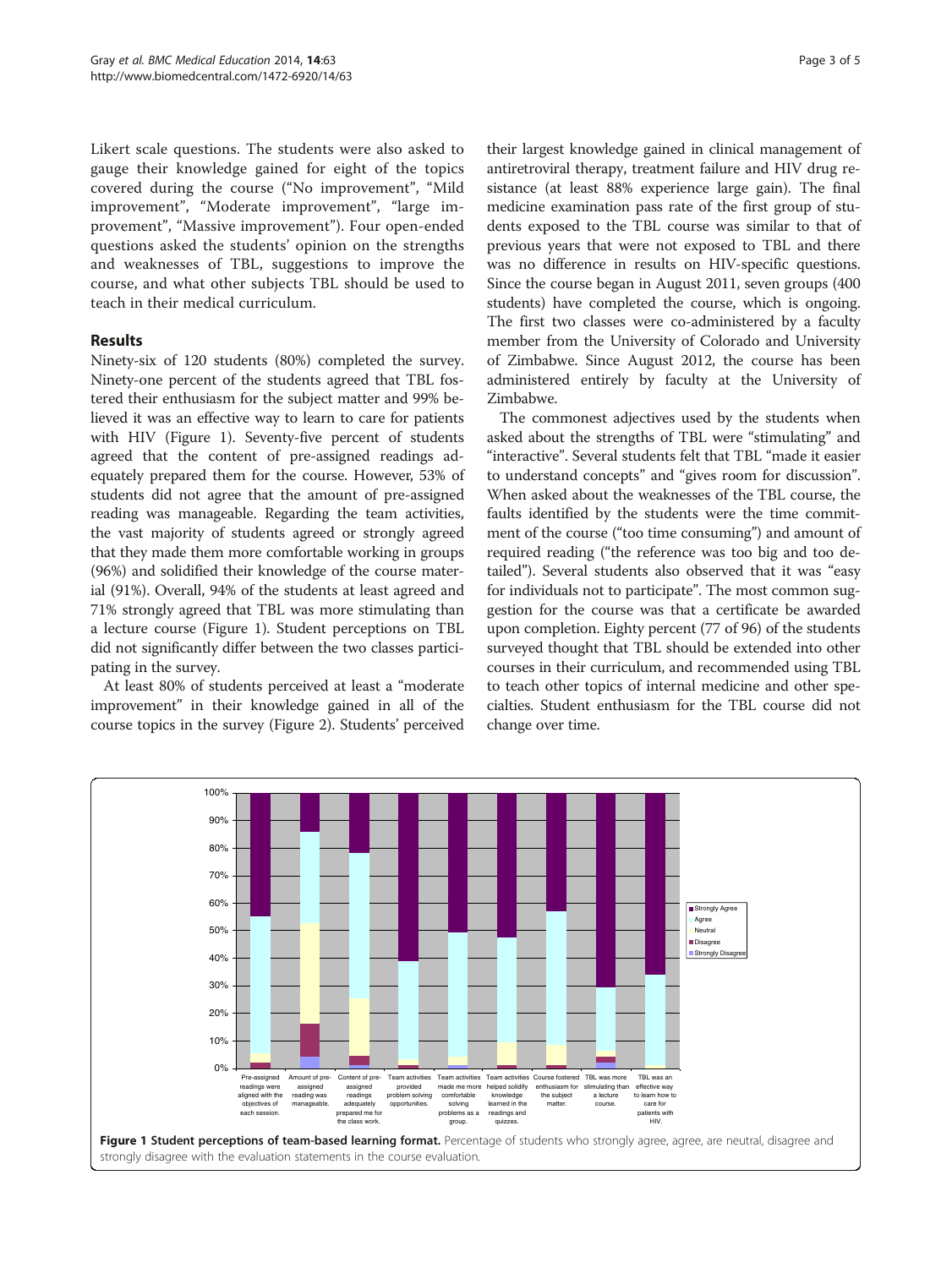<span id="page-3-0"></span>

# **Discussion**

The use of TBL for the teaching of an intensive and advanced HIV curriculum to final-year medical students was a success. Despite a limited number of available teachers at the UZ-CHS, our TBL course created a learning environment that was perceived by students as interactive and engaged. Student evaluations suggest that they perceived significant knowledge gains, particularly in advanced and clinically applied topics. The course has been sustained for over two years, has been transitioned to instruction entirely by UZ-CHS faculty, and continues to receive enthusiastic student reviews.

Our positive experience was consistent with previously documented implementations of TBL in medical education at institutions in high-income countries [\[5,6](#page-4-0)]. Our experience provides an example that TBL can be successfully implemented in resource-limited teaching settings, which we believe are likely to be most strongly impacted by its use. Price and accessibility of the primary reading resource is an important consideration when planning a TBL course in a resource-limited setting. We benefited from the provision of the course text book (American Association of HIV Medicine Fundamentals of HIV Medicine) through funds from our MEPI program. The cost of appropriate reading material will depend on the subject matter and availability of internet access. Free online resources are also a possible reference source if internet access is universally available to all students, which was not yet the case in our institution.

Our study is limited by its incomplete questionnaire response and reliance on self-reporting of the students' perception of knowledge gained. Studies have previously shown that students perform equally well or better when taught in a TBL format vs. standard lecture format [[7,8\]](#page-4-0). Our students perceived large knowledge gains in advanced clinical topics. These topics, which tackled challenging concepts through case-based questions, not surprisingly benefited most from the interactive TBL classroom. The final medicine examination pass rate of the first group of students exposed to the TBL course was similar to that of previous years that were not exposed to TBL and there was no difference in results on HIV-specific questions.

A more objective assessment of knowledge gained in our students exposed to TBL will be important to study. However, the evaluation of TBL versus standard lecture format courses can not be completely assessed through examination results because benefits of TBL go beyond transmitting information to students. TBL has been shown to benefit students beyond teaching them the subject matter by improving their communication skills and facilitating their ability to collaborate [\[9\]](#page-4-0). Our student and instructors' observations were consistent with these benefits of TBL.

One drawback of our TBL experience was the timeintensive nature of the course. Many students felt that the TBL course may have taken them away from studying other general medicine topics during their medicine rotation. Our course was intensive in its comprehensive overview of HIV in a setting where the subject matter is of particularly high importance. Despite the demands of the TBL course, the vast majority of students supported the incorporation of TBL into other parts of their medical curriculum. Theoretically, the amount of assigned reading in a TBL course need be no more than a standard lecture course and students should adapt to preparing prior to the course rather than following. Assurance of student preparedness in TBL courses has been previously described as an obstacle for the successful implementation of TBL [[10\]](#page-4-0). Another major obstacle is the need for ongoing faculty development [\[10](#page-4-0)]. Our MEPI